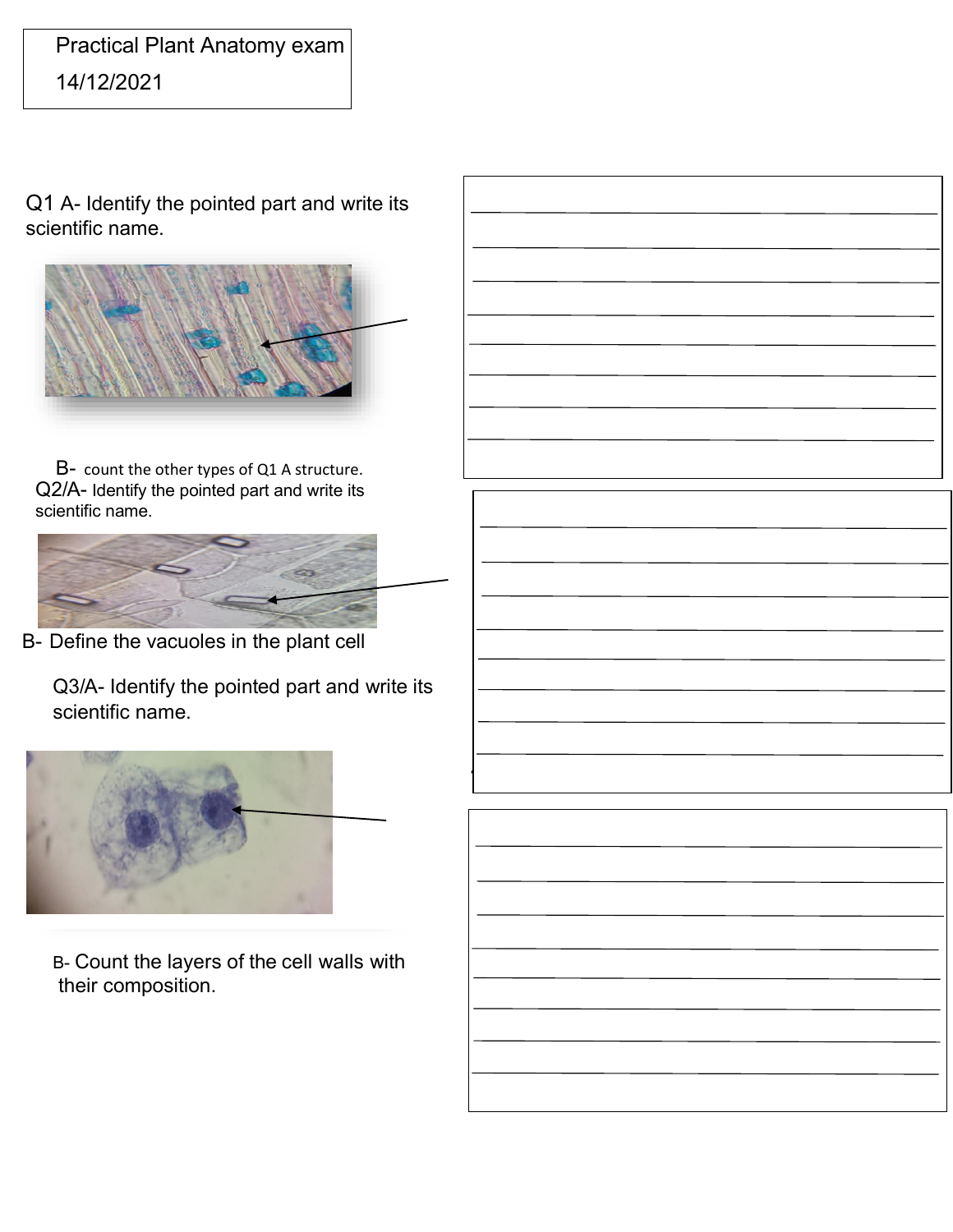Q4/A- Identify the pointed part and write its scientific name.



B-. Drowe acalcium carbonate crystal with labile.

Q5/A- Identify the pointed part and write its scientific name.



B-count the starch grains types according to position of the hilium

Q6/A- Identify the pointed part and write its scientific name.



B-Write the kinds of meristematic tissues according to position.

Q7/A- Identify the pointed part and write its scientific name.



B- Count the functions of epidermal tissue.